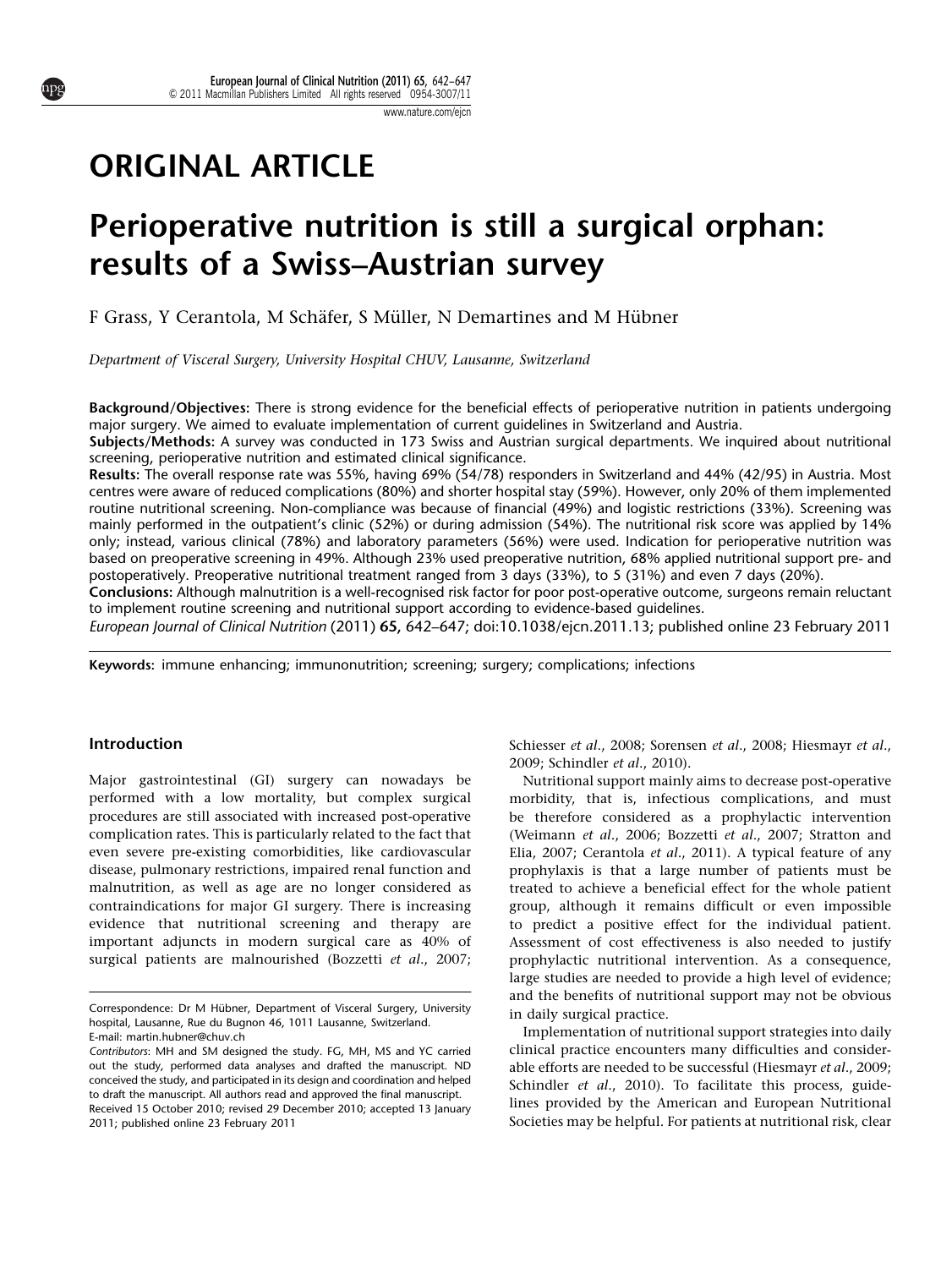F Grass et al

643

recommendations based on the current evidence are given with regard to screening, timing, dose, duration and type of nutrition ([ASPEN guidelines, 2002](#page-4-0); [Mariette](#page-5-0) et al., 2005; [Weimann](#page-5-0) et al., 2006; [Stratton and Elia, 2007\)](#page-5-0).

The aim of the current study was to determine whether nutritional screening and perioperative nutritional therapy are routinely used in surgical departments in Switzerland and Austria and to assess surgeon's appraisal of current evidence about perioperative nutrition.

## Materials and methods

Surgical departments of public hospitals in Switzerland  $(n = 78)$  and Austria  $(n = 95)$  were identified from databases provided by the respective national medical associations. Chairmen of all these surgical departments were then invited to participate in the survey. Non-responders were contacted twice at least by reminder e-mails and personal phone calls. The survey was started at 1 April 2008 and closed on 31 October 2009. The questionnaire included 22 closedended questions covering three main topics to assess current practice of nutritional support: (1) nutritional screening before GI surgery, (2) perioperative nutritional therapy and (3) individual appraisal of current evidence of preoperative nutritional supply and the use of immunonutrition (IN). For most questions, more than one single answer could be given (online appendix). Centres were also asked about the annual number of GI surgical interventions. The questionnaire was elaborated on the basis of current guidelines of American and European Nutritional Societies [\(ASPEN guidelines, 2002](#page-4-0); [Weimann](#page-5-0) et al., 2006; [Stratton and Elia, 2007\)](#page-5-0).

To assess the impact of multidisciplinary teamwork on the implementation of current guidelines regarding perioperative nutrition, hospitals with multidisciplinary nutritional teams (two or more specialists forming a nutritional task group) were compared with centres having only one single specialist involved.

All answers were entered anonymously and stored in a computer-based data file allowing identification of the respective responders for eventual further information by individual identification numbers. Descriptive statistics are expressed as absolute numbers with medians and ranges or as percentages as appropriate. Two-sided Fisher's exact test was used for the comparison of categorical variables. A P-value  $<$  0.05 was considered to indicate statistical significance. Statistical analysis was performed using standard software package SPSS 14.0 (SPSS, Inc., Chicago, IL, USA).

# Results

Overall, 96 centres replied to the questionnaire, providing an overall response rate of 55%. Although 54 of 78 centres (69%) in Switzerland were included, 42 of 95 centres (44%) in Austria replied to the questionnaire. There were 10 university hospitals and 58 high-volume centres  $(>400 \text{ G}$ I surgical interventions performed annually) among the responding surgical departments.

#### Nutritional screening before GI surgery: when, how and who?

Only 20% of the responding centres routinely screened all their GI surgery candidates for nutritional status. Nutritional screening was performed occasionally by 50% of the responding centres. The questionnaire did not specify for which conditions or diseases nutritional screening was selectively performed. Finally, there were 20 and 10% of all centres that rarely or even never assessed patients' nutritional risk, respectively. Nutritional screening was either performed at the outpatient department (52%) or at admission (54%). Postoperatively, nutritional status was assessed in 20% of the hospitals. Repeated assessment of the nutritional status with the intent of monitoring nutritional therapy was performed in about 36% ([Figure 1a\)](#page-2-0).

Approximately two-third of centres were using various combinations of clinical and laboratory parameters to assess patients' nutritional status. Although recent loss of weight and body mass index were the most commonly used clinical parameter (78%), serum albumin and pre-albumin levels were the preferred laboratory parameters (58%) ([Figure 2a](#page-2-0)). The nutritional risk score (NRS) as the officially recommended screening tool by the European Society for Clinical Nutrition and Metabolism was used by 14% of centres only.

Surgeons performed the nutritional screening generally themselves (76%); other health-care professionals were significantly less frequently responsible  $(<20\%)$  for nutritional assessment. Nevertheless, about 30% of centres had dedicated multidisciplinary teams to monitor clinical nutrition [\(Figure 3a](#page-3-0)).

Perioperative nutritional therapy: indication and implementation Nutritional support was part of perioperative care in about 70% of all centres. The decision to use nutritional support was predominantly based on the type of surgery (major surgery, 49%), the presence of malignancy (29%) and the identification of patients at-risk by previous nutritional screening (49%) [\(Figure 1b](#page-2-0)). Hence, a selective approach was clearly preferred and only one single centre considered nutritional support as an obligatory adjunct.

Nutritional support solely restricted to the preoperative period was used in 23% of all responding hospitals. Two-thirds of centres preferred a combined approach with an extent of the preoperative administration in the post-operative period. Immunonutrition was used by 60%, whereas 52% used normal protein shakes. Duration of preoperative treatment varied among 3 (33%), 5 (31%) and 7 days (20%).

Re-assessment of nutritional status, performed in 46%, was mainly carried out by measuring clinical and laboratory values [\(Figure 2b](#page-2-0)).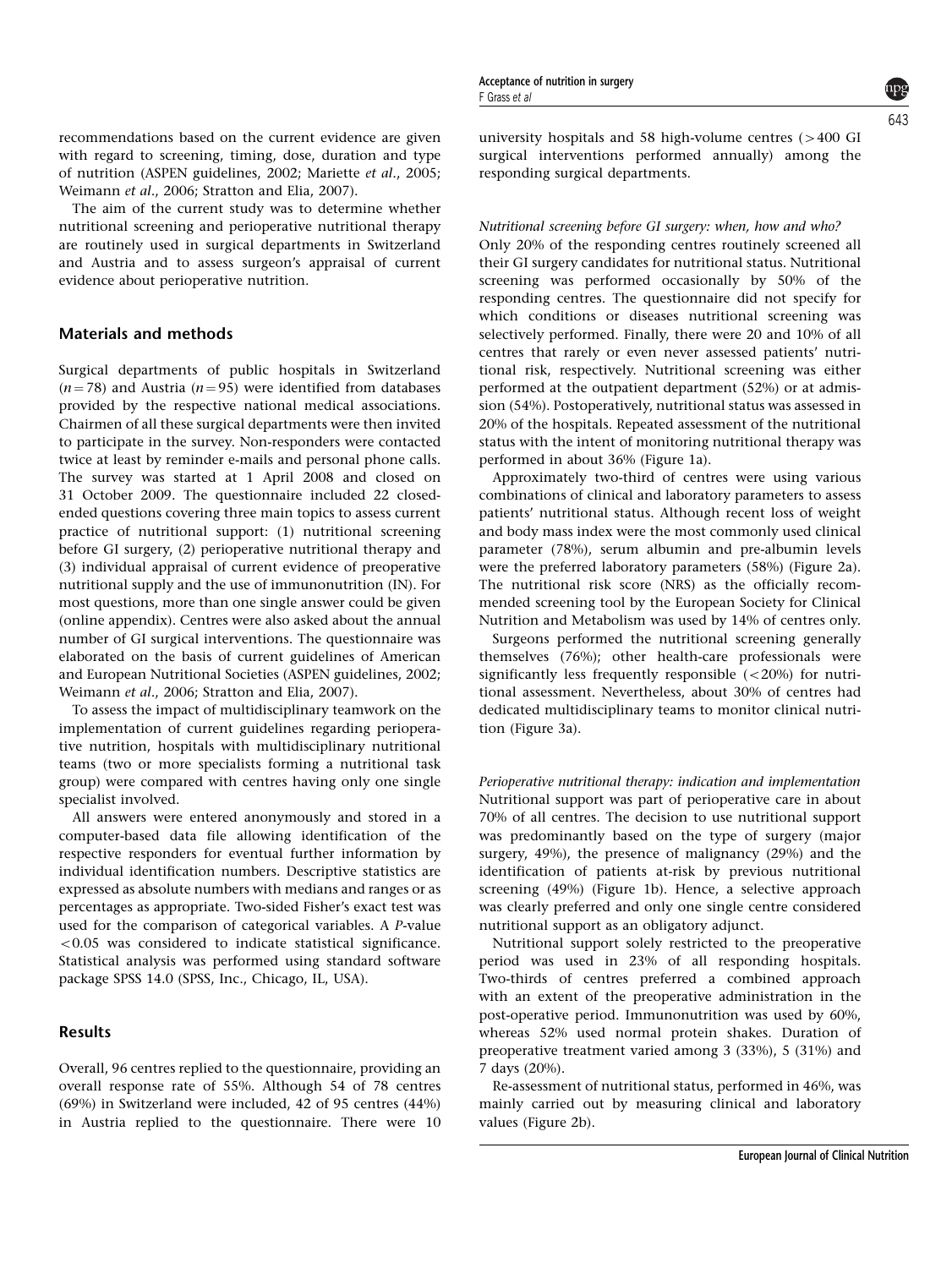<span id="page-2-0"></span>

Figure 1 Details on nutritional screening and support. (a) Nutritional screening in surgical patients (%) takes place either in the outpatient' clinics, at admission, postoperatively, or at the intensive care unit. (b) Perioperative nutritional support (%) is either attributed to all patients unselectively, or by type of surgery (major), diagnosis (oncological) or screening criteria.

In 90% of all centres, surgeons were the key persons responsible for nutritional support, whereas nurses and nutritionists were less frequently involved or took the full responsibility for nutritional therapy. Nevertheless, 28 out of 96 centres (29%) had a multidisciplinary team to support surgeons in the conduct of a nutritional therapy ([Figure 3b\)](#page-3-0).

### Appraisal of current evidence of preoperative nutritional supply

Overall, 67% of all centres estimated that there is enough scientific evidence in favour of preoperative nutritional support. Reduced complication rates and decreased length of hospital stay were considered as major advantages by 80 and 59%, respectively.



Figure 2 Tools for nutritional screening and control of preoperative nutritional support. Nutritional screening before surgery (a) or re-assessment of nutritional status (b) is assured by clinical evaluation (clinical), laboratory values (lab), biometric measurements, nutritional scores or diaries or by several of these tools (multimodal).

Sufficient evidence for the use of IN as enteral nutritional formula was only affirmed by 48% of all centres. Preoperative IN was not used because of financial or logistic issues in 49 and 32%, respectively. Most frequently cited active ingredients of IN are arginine (64%), glutamine (64%),  $n-3$ fatty acids (57%) and ribonucleic acid (31%).

### Does multidisciplinary teamwork increase compliance to nutritional guidelines?

Nutritional screening and support were warranted by a multidisciplinary team in 32 and 29% centers, respectively. Only 15 surgical departments (16%) had 'nutritional teams' available for both screening and treatment. This teamwork did not contribute to a better implementation of current guidelines regarding screening and nutrition. Despite task sharing, time restraints remained a major drawback. However, departments using multidisciplinary nutritional teams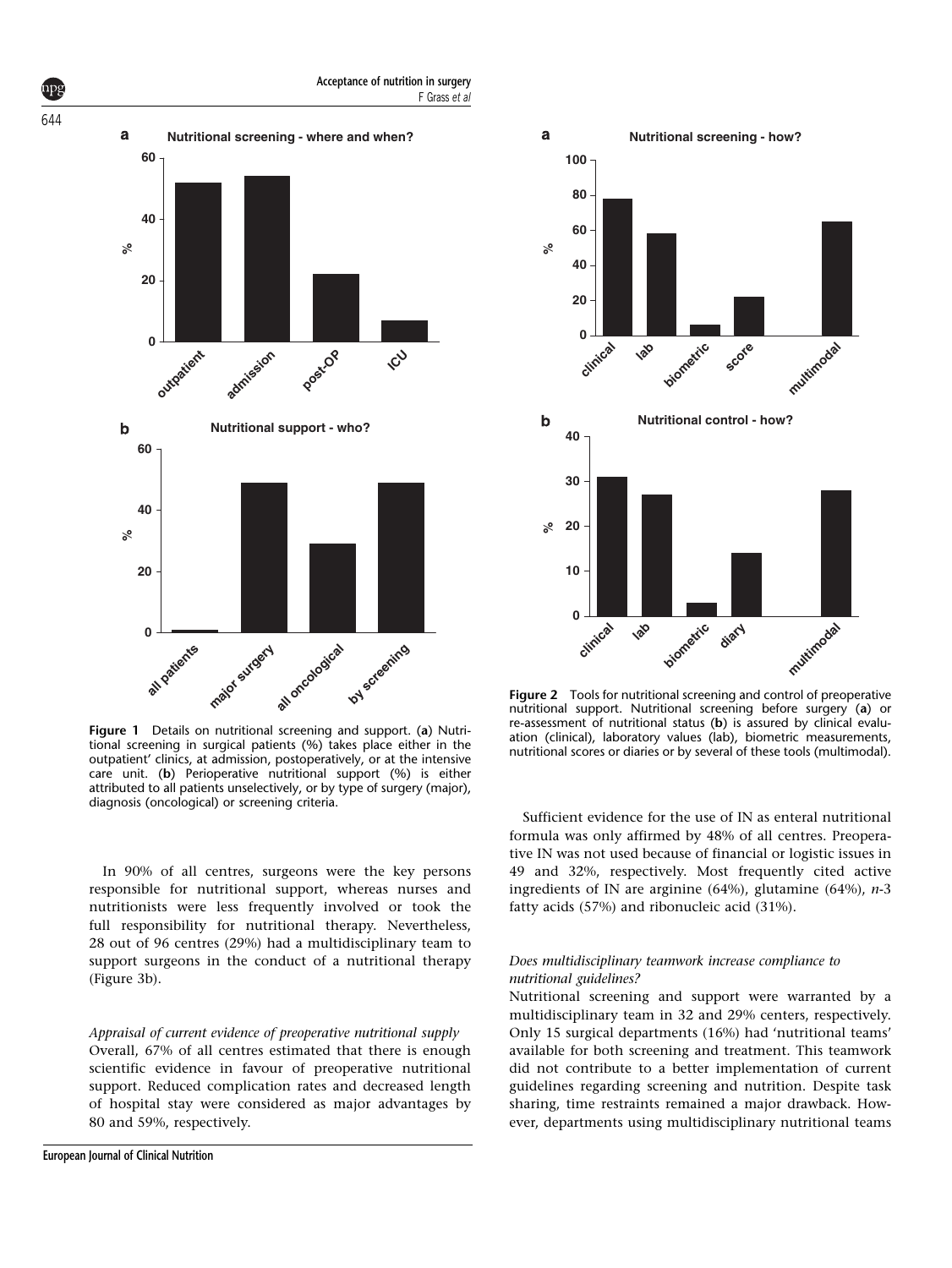<span id="page-3-0"></span>

Figure 3 Responsible specialists for nutritional screening and support. Nutritional screening (a) and support (b) is assured either by the surgeon or by the anaesthetist, nutritionist or nursing staff (white bars). Some hospitals provide a multidisciplinary approach (black bars).

conducted a perioperative nutritional treatment more regularly ( $P = 0.023$ , online appendix, question 8).

#### **Discussion**

This survey provides a comprehensive insight into the current practice of nutritional screening and nutritional support of the surgical community in Switzerland and Austria. A total of 96 surgical departments were evaluated providing a representative cross-section of both countries ([Demartines](#page-4-0) et al., 2000). About 70% of all participating centres had implemented nutritional screening and nutritional treatment, whereby 50% preferred a selective approach for both screening and nutritional support based on the type of surgery, underlying disease and nutritional

risk. Most centres were in favour for a combination of preand postoperative nutrition. Reduced morbidity rates and length of hospital stay were recognised as main advantages of nutritional support.

#### Nutritional screening

Routine nutritional screening was performed by only 20% of the responding hospitals, whereas another 50% performed a selective assessment of patients with a potential nutritional risk. Up to 30% of centres rarely or never assessed patients' nutritional status preoperatively, which has to be considered as an important shortcoming in modern GI surgery ([ASPEN](#page-4-0) [guidelines, 2002;](#page-4-0) [Weimann](#page-5-0) et al., 2006; [Bozzetti](#page-4-0) et al., 2007; [Sorensen](#page-5-0) et al., 2008). Furthermore, 48% evaluated their patients' nutritional status only at admission or even postoperatively, which is too late for an effective nutritional intervention as outlined below. In Europe, the NRS is officially recommended since 2003 as a screening tool that integrates nutritional status, severity of the disease and the age of the patient (Kondrup et al[., 2003a, b](#page-5-0)). Patients with a  $NRS \geq 3$  are prone to develop more complications during their hospital stay and are likely to benefit from nutritional support (Kondrup et al[., 2003a, b](#page-5-0); [Weimann](#page-5-0) et al., 2006; [Schiesser](#page-5-0) et al., 2008; [Sorensen](#page-5-0) et al., 2008). Although the NRS is well validated and easy to handle, only a minority of centres was currently using it. Most centres still adhered to traditional assessment by using weight loss, body mass index and serum albumin levels, because these parameters are available without really assessing the individual patient. And as time restraints were often mentioned as a relevant factor, it seems that many surgeons still prefer these parameters as a surrogate for an effective nutritional assessment. Our findings are in accordance with a recent European multicentric study that reported an overall routine nutritional screening rate of 52% in the participating countries [\(Schindler](#page-5-0) et al., [2010](#page-5-0)). A remarkably high screening rate of 93% was reported from the United Kingdom, whereas only 33% of the partner hospitals in Germany and Austria performed nutritional screening; Locally developed tools were preferred over comprehensive screening instruments such as the NRS or the Malnutrition Universal Screening Tool (MUST) as in our study. In contrast to our study, participating centres were recruited on a voluntary basis and hence, represent probably a positive selection of units with a special interest in clinical nutrition. In our binational survey, we contacted all surgical units in the target region.

#### Perioperative nutrition and immunonutrition

Current guidelines recommend perioperative nutrition for most patients undergoing major surgery. Details on timing, duration, route of administration and product vary depending on patient- and procedure-related risk factors and from the respective societies [\(ASPEN guidelines, 2002;](#page-4-0) [Mariette](#page-5-0) et al[., 2005](#page-5-0); [Weimann](#page-5-0) et al., 2006; [Stratton and Elia, 2007\)](#page-5-0).

645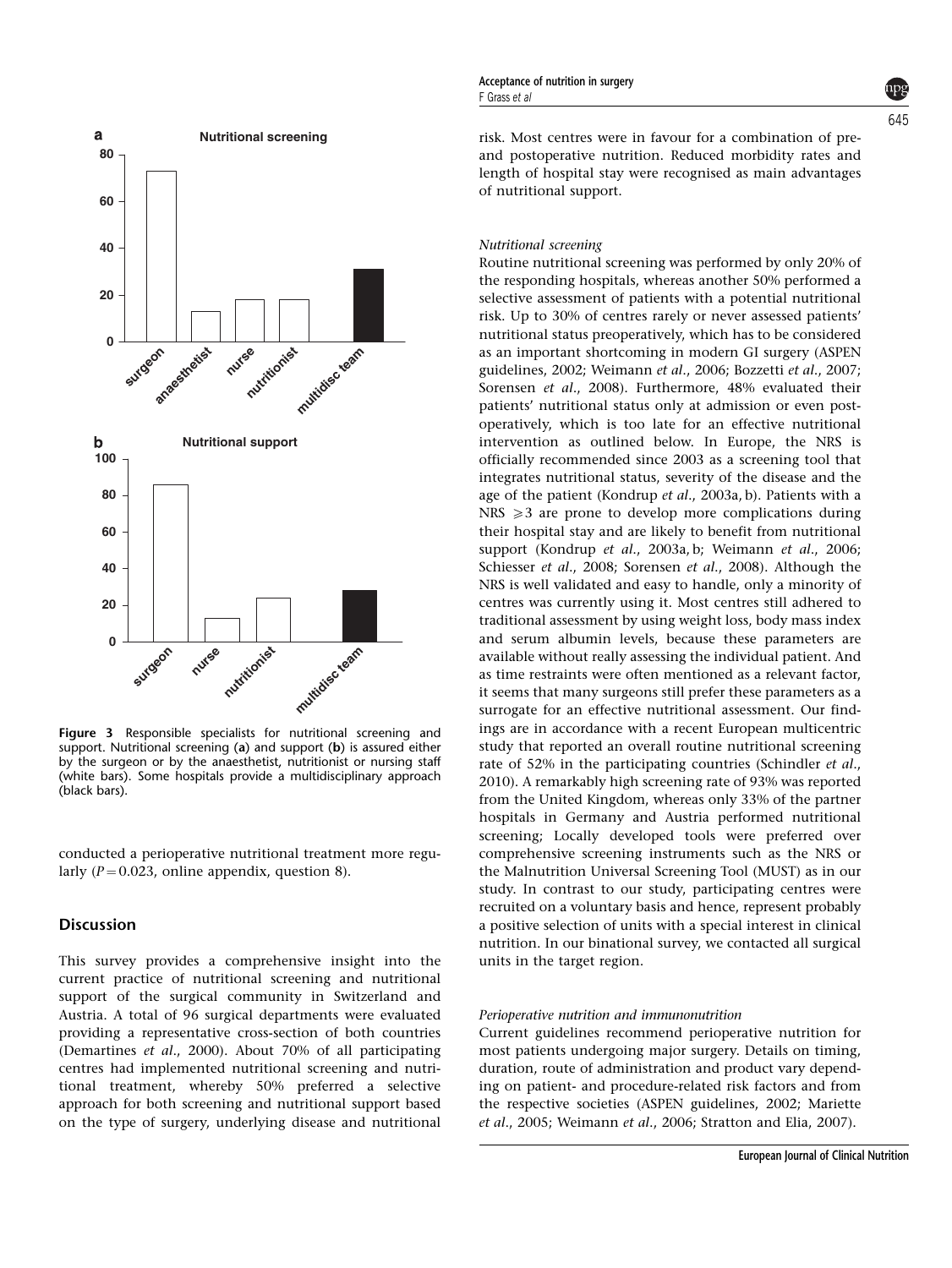<span id="page-4-0"></span>Several meta-analyses and systematic reviews analysing the use of different nutritional formula have been recently published ([Waitzberg](#page-5-0) et al., 2006; [Weimann](#page-5-0) et al., 2006; [Stratton and Elia, 2007; Jones and Heyland, 2008](#page-5-0); Cerantola et al., 2011). Despite some disparities exist, it is now generally accepted that perioperative nutrition is beneficial for patients undergoing major GI surgery by reducing overall complication rates, postoperative infectious complications and length of hospital stay ([Waitzberg](#page-5-0) et al., 2006; [Weimann](#page-5-0) et al., 2006; [Stratton and Elia, 2007; Jones and](#page-5-0) [Heyland, 2008; Sorensen](#page-5-0) et al., 2008). Immunonutrition, containing arginine, ribonucleic acid and  $n-3$  fatty acids should be preferred as standard nutritional formula in patients undergoing GI cancer surgery ([Waitzberg](#page-5-0) et al., [2006](#page-5-0); [Weimann](#page-5-0) et al., 2006; Xu et al[., 2006;](#page-5-0) Bozzetti et al., 2007; Cerantola et al., 2011). Contents and importance of IN were respected by only about half of the responders in our study. Nutritional support is most beneficial if given 5–7 days preoperatively with an optional prolongation in the post-operative course [\(Waitzberg](#page-5-0) et al., 2006; [Weimann](#page-5-0) et al., 2006; Xu et al[., 2006;](#page-5-0) Bozzetti et al., 2007). However, the recommended timing and duration of perioperative nutritional support were often not appropriate; therefore potential benefits of perioperative nutrition have the risk of getting lost.

## Impact of multidisciplinary collaboration in perioperative nutrition

Surgeons were in charge of nutritional screening and support in the majority of hospitals (76 and 90%, respectively). Although time restraints were mentioned by 32% as main reasons against the use of perioperative nutrition, it would be expected that a multidisciplinary approach would facilitate the proper implementation of routine nutritional screening and nutritional support. The Nutrition Day study did not find a major impact of nutritional specialists on quality of care and their findings go along with our results that nutritional teams do not do any better [\(Schindler](#page-5-0) et al., 2010).

A limitation of the survey is a potential non-response bias of included centres. It is in the nature of a survey that only a selection of the surveyed subjects might reply. As nonresponders are likely to have the lowest sensibility to the investigated issue, real implementation of guidelines could be worse than reported. However, as the overall response rate was 55% with representative 69% responders from Switzerland and 44% from Austria, we can strongly assume that this evaluation represents pretty well the opinion and current practice of nutritional screening and nutritional support in both countries (Demartines et al., 2000). Selection bias was also avoided by approaching all surgical units in the area of interest. But of note, assuming a positive selection bias, reality may be even worse than the results of this current study. As this study was only performed in two European countries, its results cannot be generalised to the whole Western world.

In conclusion, the benefits of a proper nutritional support are acknowledged by most surgeons, and current guidelines provide clear instructions and tools. Implementation in daily clinical practice remains to be improved, but proven benefits for patients' outcome and its cost effectiveness justify the necessary efforts.

# Conflict of interest

The authors declare no conflict of interest.

# Acknowledgements

We thank Giustina Mariotti and Bettina Scuffi for their valuable help in data acquisition and management.

We kindly thank all responding centres:

Switzerland: University Basel, University Bern, University Lausanne, University Zürich, Aarau, Aarberg, Affoltern, Altdorf, Biel, Baden, Bellinzona, Bruderholz Basel, Bern Tiefenau, Burgdorf, Bülach, Chur, Davos, Frauenfeld, Fribourg, Glarus, Grabs, Herisau, Ilanz, Interlaken, La Chaux-de-Fonds, Lachen, Laufen, Liestal, Luzern, Mendrisio, Monthey, Morges, Münsingen, Münsterlingen, Olten, Payerne, Rheinfelden, Riaz, Samedan, Sarnen, Schaffhausen, Schlieren, Sion, St Gallen, Sursee, Triemli Zürich, Uster, Waid Zürich, Wetzikon, Winterthur, Yverdon, Zofingen, Zollikerberg, Zug. Austria: University Innsbruck, University Wien, Bad Aussee, Barmherzige Brüder Salzburg, Barmherzige Schwestern Wien, Braunau, Bregenz, Bruck a.d. Mur, Deutschlandsberg, Dornbirn, Donauspital Wien, Eisenstadt, Feldkirch-Tisis, Elisabethinen Graz, Elisabethinen Linz, Elisabethinen Klagenfurt, Floridsdorf Wien, Friesach, Gmunden, Hainburg/ Donau, Hall in Tirol, Hartberg, Hollabrunn, Horn, Judenburg, Kufstein, Lienz, LKH Graz, Mistelbach, Neunkirchen, Rottenmann, Scheibbs, Schladming, Schwarzach im Pongau, St. Johann in Tirol, Tamsweg, Tulln, Villach, Vöcklabruck, Waidhofen an der Ybbs, Wels, Wiener Neustadt.

## References

- ASPEN Board of Directors and the Clinical Guidelines Task Force (2002). Guidelines for the use of parenteral and enteral nutrition in adult and pediatric patients. JPEN J Parenter Enteral Nutr 26, 1SA–138SA.
- Bozzetti F, Gianotti L, Braga M, Di Carlo V, Mariani L (2007). Postoperative complications in gastrointestinal cancer patients: the joint role of the nutritional status and the nutritional support. Clin Nutr 26, 698–709.
- Cerantola Y, Hubner M, Grass F, Demartines N, Schafer M (2011). Immunonutrition in gastrointestinal surgery. Br J Surg 98, 37–48.
- Demartines N, Freiermuth O, Mutter D, Heberer M, Harder F (2000). Knowledge and acceptance of telemedicine in surgery: a survey. J Telemed Telecare 6, 125–131.
- Hiesmayr M, Schindler K, Pernicka E, Schuh C, Schoeniger-Hekele A, Bauer P et al. (2009). Decreased food intake is a risk factor for mortality in hospitalised patients: the NutritionDay survey 2006. Clin Nutr 28, 484–491.